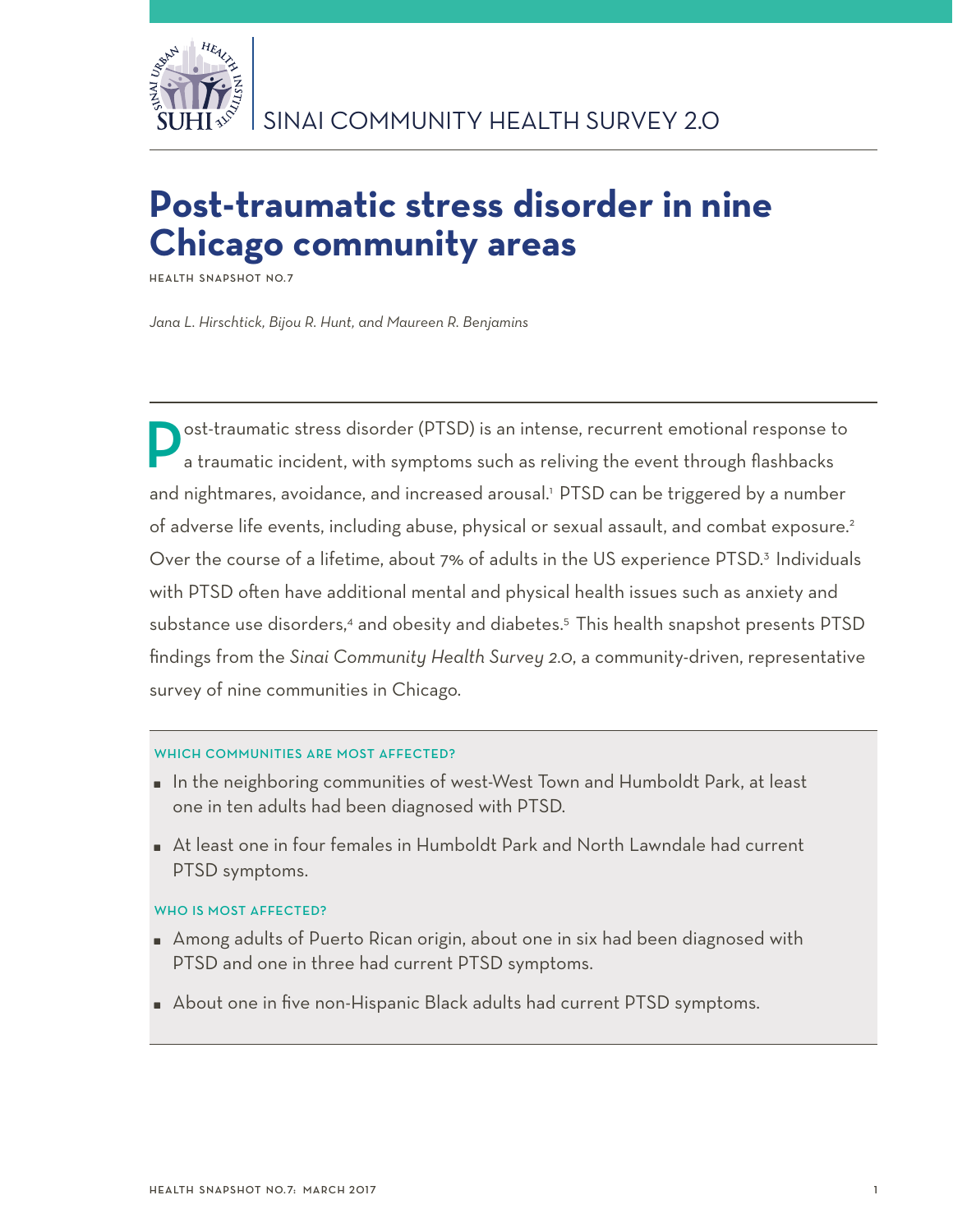# Figure 1: **Prevalence of diagnosed post-traumatic stress disorder by community area**



*Sampled West Town community area west of Western Avenue only No national comparison data available*

prevalence (standard error)

- The prevalence of diagnosed PTSD ranged from a high of 13% in west-West Town to a low of 2% in West Englewood.
- In west-West Town and Humboldt Park, at least one in ten adults had been diagnosed with PTSD.

## Figure 2: **Prevalence of diagnosed post-traumatic stress disorder by race/ethnicity**



*No national comparison data available Rao-Scott Chi-Square p-value = 0.0237*

 There was a statistically significant difference in the prevalence of diagnosed PTSD by race/ethnic group, which was highest for adults of Puerto Rican origin (16%) and lowest for adults of Mexican origin (3%).

About one in six adults of Puerto Rican origin had been diagnosed with PTSD.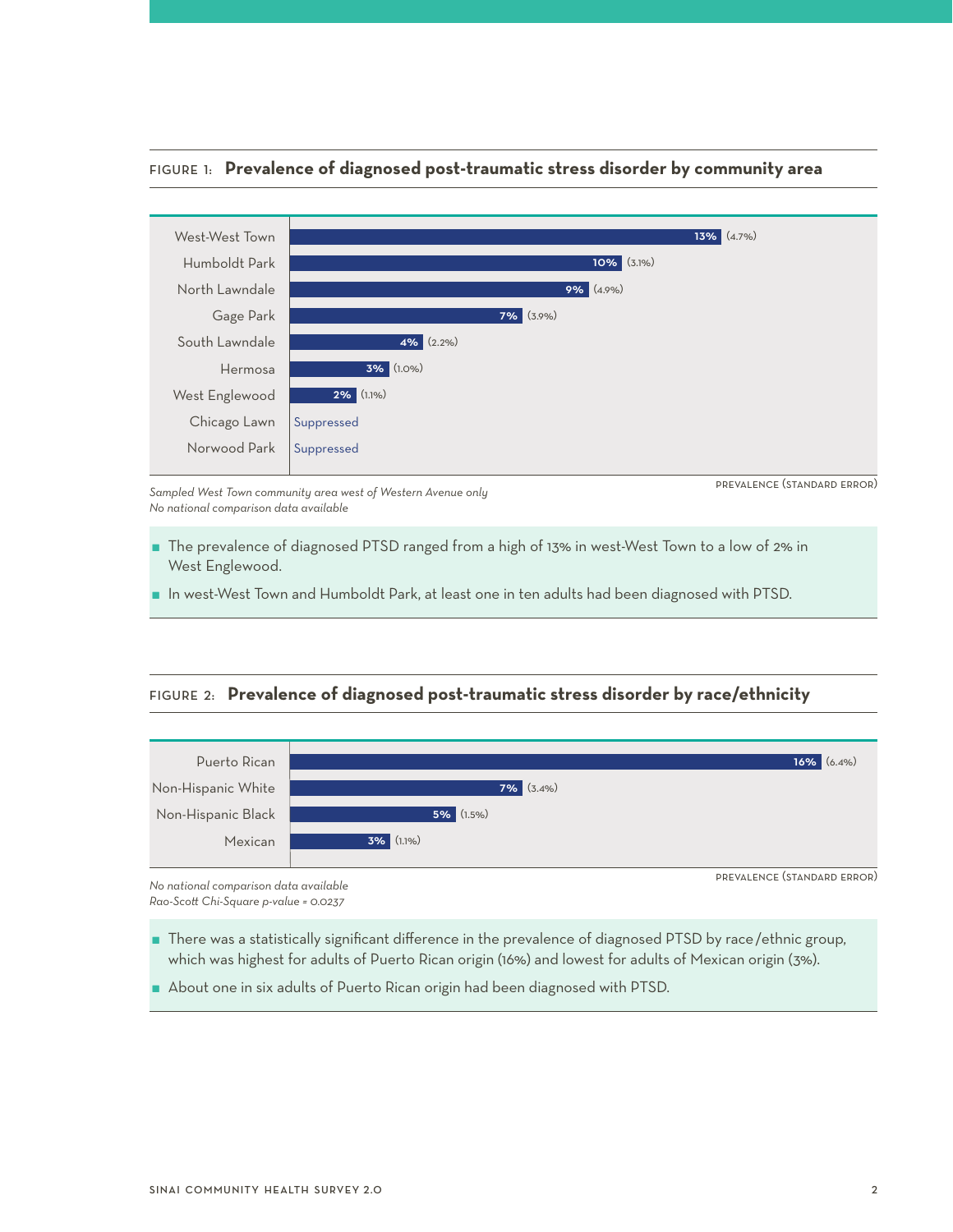# Figure 3: **Prevalence of current post-traumatic stress disorder symptoms by community area and sex**



*Sampled West Town community area west of Western Avenue only No national comparison data available*

prevalence (standard error)

prevalence (standard error)

- Among females, the prevalence of current PTSD symptoms ranged from a high of 29% for females in Humboldt Park to a low of 15% for females in Hermosa.
- Among males, the prevalence of current PTSD symptoms ranged from a high of 24% for males in Humboldt Park to a low of 9% for males in West Englewood and South Lawndale.

# Figure 4: **Prevalence of current post-traumatic stress disorder symptoms by race/ethnicity and sex**



*No national comparison data available*

*Rao-Scott Chi-Square p-value = 0.1126 (males); p = 0.0634 (females)*

- Among females, the prevalence of current PTSD symptoms was highest for females of Puerto Rican origin (36%) and lowest for females of Mexican origin (12%).
- Among males, the prevalence of current PTSD symptoms was highest for males of Puerto Rican origin (33%) and lowest for non-Hispanic White males (10%).
- These differences in the prevalence of current PTSD symptoms by race/ethnic group were not statistically significant for males or females.